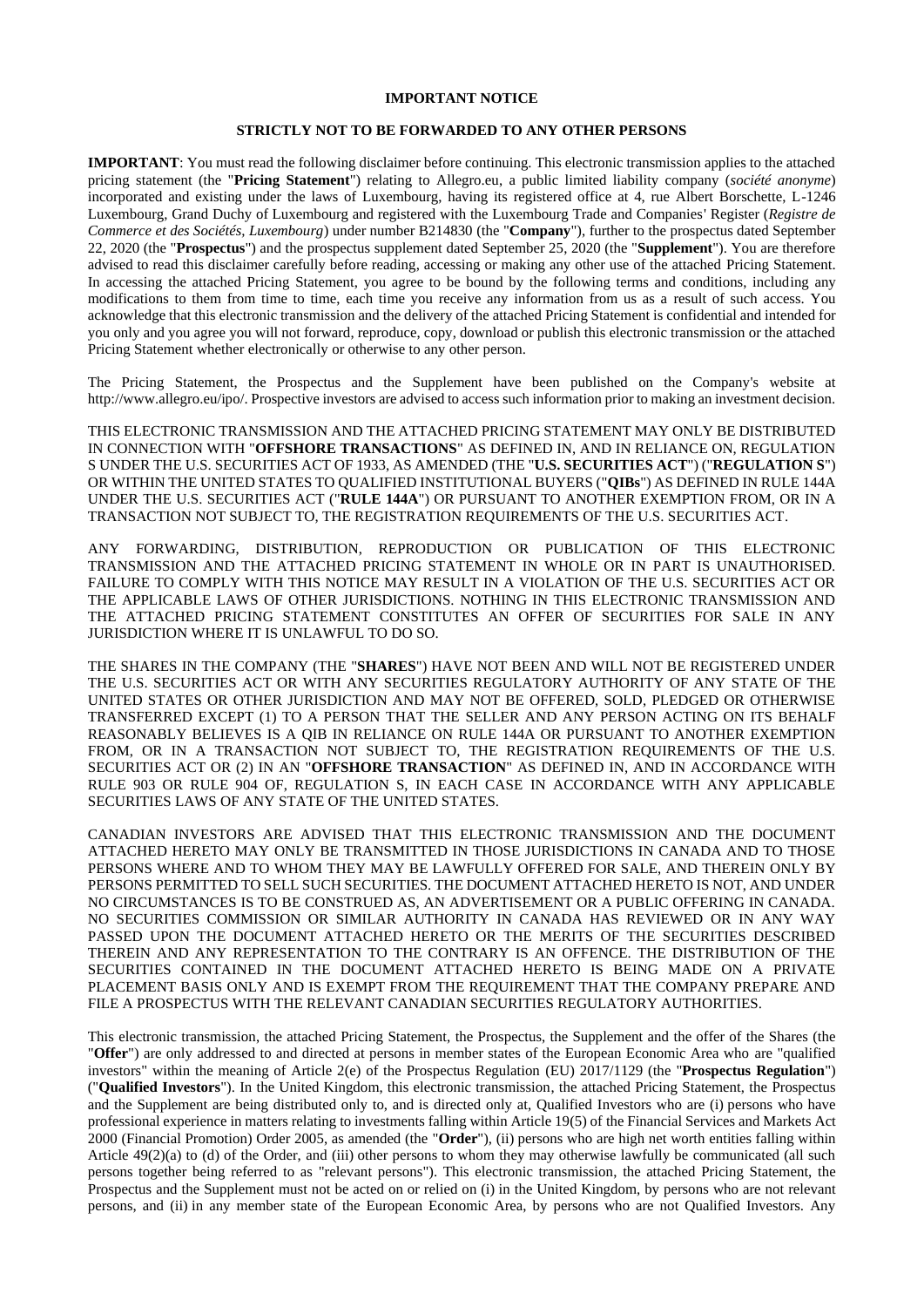investment or investment activity to which the attached Pricing Statement, the Prospectus and the Supplement relate is available only to (i) in the United Kingdom, relevant persons, and (ii) in any member state of the European Economic Area, Qualified Investors, and will be engaged in only with such persons.

**Confirmation of your Representation**: This electronic transmission and the attached Pricing Statement is delivered to you on the basis that you are deemed to have represented to Goldman Sachs International, Morgan Stanley & Co. International plc, Barclays Bank PLC, BofA Securities Europe SA, Citigroup Global Markets Limited, Dom Maklerski Banku Handlowego S.A., Powszechna Kasa Oszczędności Bank Polski S.A. Oddział – Biuro Maklerskie w Warszawie, Santander Bank Polska S.A. – Santander Biuro Maklerski, Bank Polska Kasa Opieki Spółka Akcyjna – Biuro Maklerskie Pekao, Crédit Agricole Corporate and Investment Bank, Erste Group Bank AG, Pekao Investment Banking S.A. and Raiffeisen Centrobank AG (collectively, the "**Banks**"), the Company and the Selling Shareholders (as defined in the "*Abbreviations and Definitions*" section of the Prospectus) that you have understood and agree to the terms set out herein, and (i) you are (a) a QIB acquiring such securities for its own account or for the account of another QIB (if you are in the United States) or (b) acquiring such securities in "offshore transactions," as defined in, and in reliance on, Regulation S; (ii) if you are in the United Kingdom, you are a relevant person, and/or a relevant person who is acting on behalf of, relevant persons in the United Kingdom and/or Qualified Investors to the extent you are acting on behalf of persons or entities in the United Kingdom or the European Economic Area; (iii) if you are in any member state of the European Economic Area, you are a Qualified Investor and/or a Qualified Investor acting on behalf of relevant persons in the United Kingdom and/or Qualified Investors, to the extent you are acting on behalf of persons or entities in the European Economic Area; and (iv) you are an institutional investor that is eligible to receive this Pricing Statement and you consent to delivery of this Pricing Statement by electronic transmission.

**For investors in British Columbia, Alberta, Ontario and Quebec (the "Relevant Provinces"):** You acknowledge and agree that: (a) the securities described in the attached document are only being distributed to investors located or resident in the Relevant Provinces; (b) you are (i) an "accredited investor" as such term is defined in National Instrument 45-106 Prospectus Exemptions or, in Ontario, as such term is defined in section 73.3(1) of the Securities Act (Ontario), as applicable; (ii) you are a "permitted client" as such term is defined in National Instrument 31-103 Registration Requirements, Exemptions and Ongoing Registrant Obligations; and (iii) you are not an individual; and (c) where required by law, you are either participating in the offering as principal for your own account or are deemed to be participating in the offering as principal in accordance with applicable law and not as agent for the benefit of another person.

You are reminded that you have received this electronic transmission and the attached Pricing Statement on the basis that you are a person into whose possession this electronic transmission and the attached Pricing Statement may be lawfully delivered in accordance with the laws of the jurisdiction in which you are located and you may not nor are you authorised to deliver this electronic transmission or the attached Pricing Statement, electronically or otherwise, to any other person.

The attached Pricing Statement has been made available to you in an electronic form. You are reminded that documents transmitted via this medium may be altered or changed during the process of electronic transmission and consequently neither the Company, the Banks nor any of their respective affiliates, directors, officers, employees, agents or advisers accepts any liability or responsibility whatsoever in respect of any difference between the document distributed to you in electronic format and the hard copy version. A hard copy of the Pricing Statement will be made available to you only upon request. By accessing the attached Pricing Statement, you consent to receiving it in electronic form.

None of the Banks nor any of their respective affiliates, directors, officers, employees, agents or advisers accepts any responsibility whatsoever for the contents of the attached Pricing Statement or for any statement made or purported to be made by them, or on their behalf, in connection with the Company, the Offer or the Shares. To the fullest extent permitted by law, such persons accordingly disclaim all and any liability whether arising in tort, contract or otherwise which they might otherwise have in respect of such document or any such statement. No representation or warranty express or implied, is made by the Banks or any of their respective affiliates, directors, officers, employees, agents or advisers as to the accuracy, completeness, reasonableness, verification or sufficiency of the information set out in the attached Pricing Statement.

The Banks are acting exclusively for the Company and the Selling Shareholders and no one else in connection with the Offer. They will not regard any other person (whether or not a recipient of the attached Pricing Statement) as their client in relation to the Offer and will not be responsible to anyone other than the Company and the Selling Shareholders for providing the protections afforded to their respective clients nor for giving advice in relation to the Offer or any transaction or arrangement referred to in the attached Pricing Statement.

**Restriction**: Nothing in this electronic transmission constitutes, and this electronic transmission may not be used in connection with, an offer of securities for sale to persons other than the specified categories of institutional buyers described above and to whom it is directed and access has been limited so that it shall not constitute a general solicitation. If you have gained access to this transmission contrary to the foregoing restrictions, you will be unable to purchase any of the securities described therein.

You are responsible for protecting against viruses and other destructive items. Your receipt of this Pricing Statement via electronic transmission is at your own risk and it is your responsibility to take precautions to ensure that it is free from viruses and other items of a destructive nature.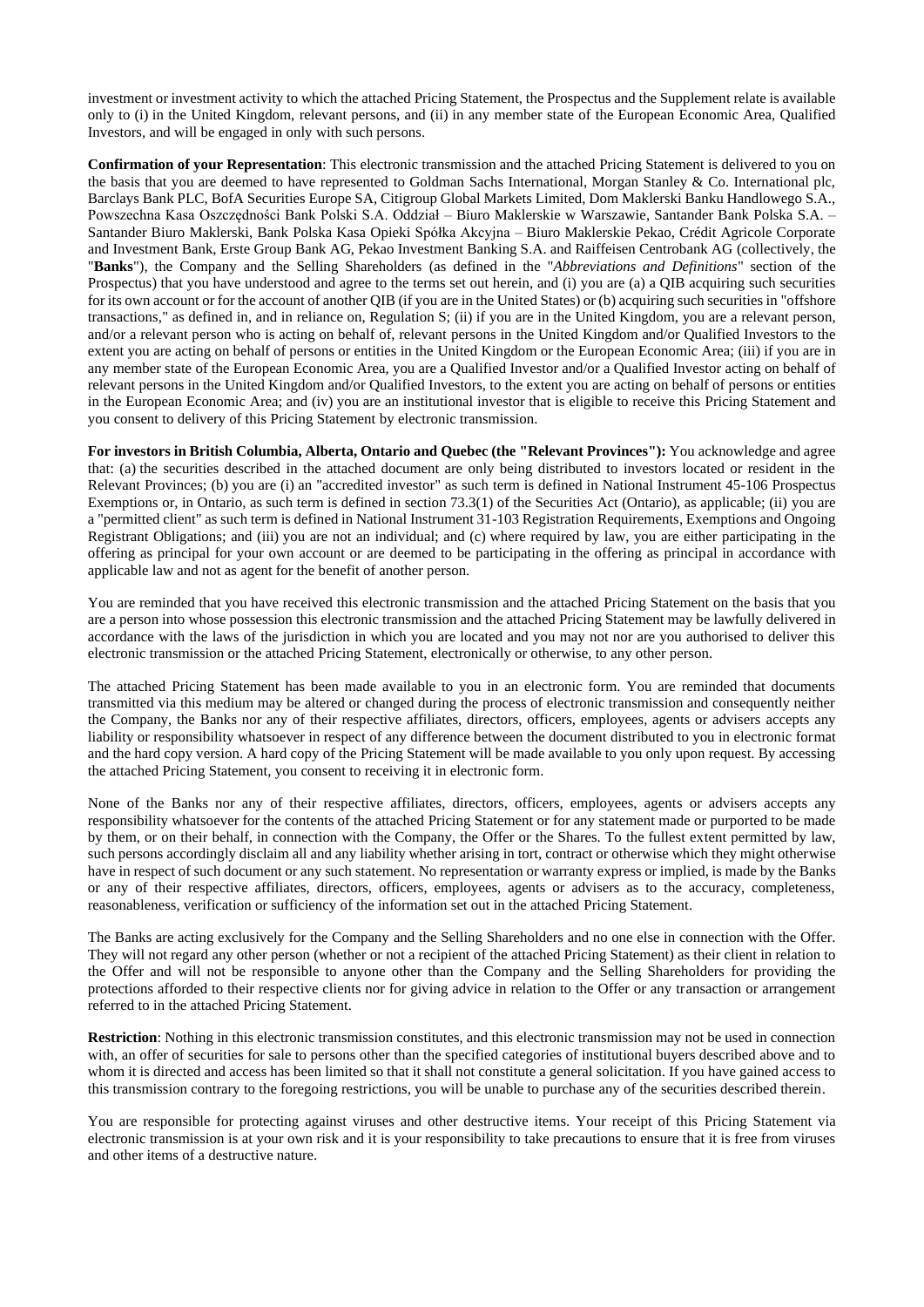This document comprises a pricing statement (the "**Pricing Statement**") relating to the offering (the "**Offering**") described in the prospectus published by Allegro.eu, a public limited liability company (*société anonyme*) formed and existing under the laws of the Grand Duchy of Luxembourg, having its registered office at 4, rue Albert Borschette, L-1246 Luxembourg, Grand Duchy of Luxembourg and registered with the R.C.S. Luxembourg under number B 214830 (the "**Company**", or the "**Issuer**") in connection with the admission of its ordinary shares (the "**Shares**") to trading on the Warsaw Stock Exchange ("**Admission**") and approved on 22 September 2020 by the *Commission de Surveillance du Secteur Financier* (the "**CSSF**")(the "**Prospectus**"), together with the supplement to the Prospectus published on 25 September 2020 (the "**Supplement**"). This Pricing Statement must be read in conjunction with the Prospectus and the Supplement. Capitalised terms used in this Pricing Statement and not defined herein have the same meaning as given to them in the Prospectus or the Supplement (as applicable). Investors should not subscribe for or purchase any Shares on the basis of this document alone and should refer to information in the Prospectus, in particular the section titled "*Risk Factors*", and the Supplement. Copies of the Prospectus and the Supplement are available from the Company's website at www.allegro.eu/ipo, subject to applicable securities regulations.

This is a Pricing Statement relating to the Prospectus for the purposes of Regulation (EU) 2017/1129 (the "**Prospectus Regulation**") and does not an offer of securities for sale or subscription in any jurisdiction, including in or into the United States, Australia, Canada, Japan or South Africa.

The approval of the Prospectus and its Supplement by the CSSF should not be understood as an endorsement of the securities offered or admitted to trading on the basis of the Prospectus and the Supplement. Potential investors should read the Prospectus and its Supplement before making an investment decision in order to fully understand the potential risks and rewards associated with the decision to invest in the securities referred to in the Prospectus and its Supplement.

Risk is inherent in each investment decision. Investing in Shares is connected with a number of risks including, but not limited to, the financial risk resulting from a decline in the price of Shares or the limitation of their liquidity. With all investment decisions it is necessary to, among other things, define future profit and assess the risk connected with it. Investing in shares implies the risk of losing part or all the invested funds, and even the necessity of incurring additional costs.

Nieodłączną częścią każdej inwestycji jest ryzyko. Inwestowanie w Akcje wiąże się z szeregiem ryzyk, w tym z ryzykiem finansowym związanym między innymi ze spadkiem kursu Akcji lub ograniczeniem ich płynności. Podjęcie każdej decyzji inwestycyjnej wiąże się między innymi z koniecznością określenia przyszłego dochodu oraz oceny ryzyka z nim związanego. Inwestowanie w akcje wiąże się z ryzykiem utraty części lub całości zainwestowanych środków, a nawet koniecznością poniesienia dodatkowych kosztów.

## **ALLEGRO.EU**

# **PRICING STATEMENT**

## **OFFER PRICE OF PLN 43 PER SHARE**

29 September 2020

| Issuer:                                                          | Allegro.eu              |
|------------------------------------------------------------------|-------------------------|
| Issue type:                                                      | Initial Public Offering |
| Institutional Investor Offer Price:                              | PLN 43 per Share        |
| <b>Retail Investor Offer Price:</b>                              | PLN 43 per Share        |
| Number of Existing Sale Shares being offered in<br>the Offering: | 190,293,225             |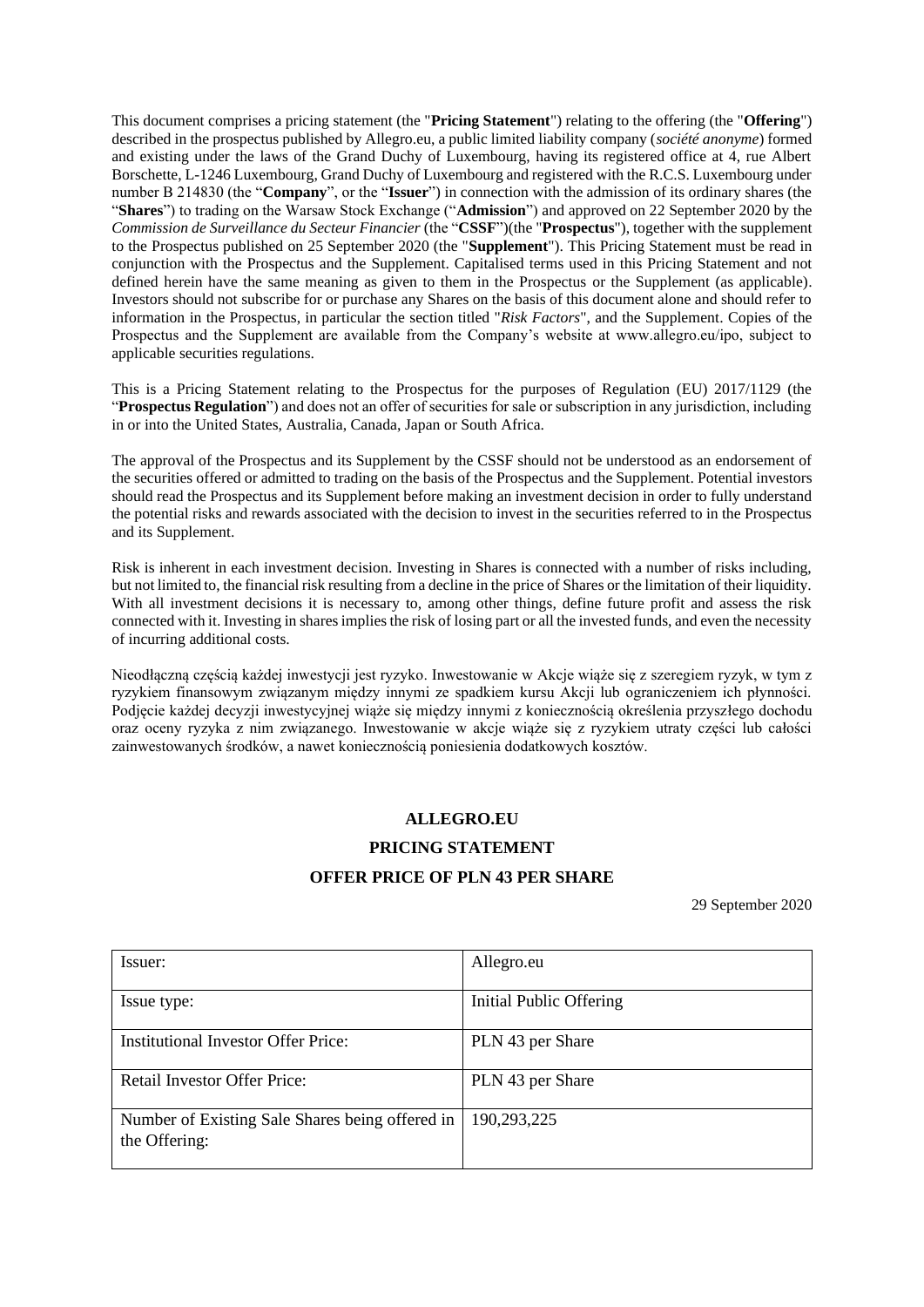| Number of New Sale Shares being offered in the<br>Offering:                                                                                                                                                                                         | 23, 255, 814                      |
|-----------------------------------------------------------------------------------------------------------------------------------------------------------------------------------------------------------------------------------------------------|-----------------------------------|
| Maximum number of Over-allotment Shares<br>being offered in the Offering:                                                                                                                                                                           | 32,032,356                        |
| Number of Shares in issue prior to the Offering:                                                                                                                                                                                                    | 1,000,000,000                     |
| Number of Shares in issue following the<br>Offering:                                                                                                                                                                                                | 1,023,255,814                     |
| Market capitalisation of the Company at the<br>Institutional Investor Offer Price and Retail<br><b>Investor Offer Price:</b>                                                                                                                        | PLN 44 billion                    |
| Number of Shares comprised in the Offering as a<br>percentage of the total number of Shares in issue<br>immediately prior to the Listing Date (before any<br>exercise of the Over-allotment Option):                                                | 21.35%                            |
| Estimated gross proceeds receivable by the<br>Company:                                                                                                                                                                                              | Gross proceeds: PLN 1,000 million |
| Estimated gross proceeds receivable by the<br>Selling Shareholders (assuming no exercise of<br>the Over-allotment Option):                                                                                                                          | Gross proceeds: PLN 8,183 million |
| Estimated gross proceeds receivable by the<br>Selling Shareholders (assuming the Over-<br>allotment Option is exercised in full):                                                                                                                   | Gross proceeds: PLN 9,560 million |
| Number of Shares and percentage of share capital<br>held, directly or indirectly, by the Existing<br>Shareholders immediately prior to the Listing<br>Date:                                                                                         | 1,000,000,000 (100.00%)           |
| Number of Shares and percentage of share capital<br>held, directly or indirectly, by the Existing<br>Shareholders immediately following the Listing<br>Date (assuming no exercise of the Over-allotment<br>Option on or prior to the Listing Date): | 809,706,775 (79.13%)              |
| Number of Shares and percentage of share capital<br>held, directly or indirectly, by the Existing<br>Shareholders immediately following the Option<br>Closing Date (assuming the Over-allotment<br>Option is exercised in full):                    | 777,674,419 (76.00%)              |
| Number of Shares and percentage of share capital<br>held by new shareholders immediately following<br>the Listing Date (assuming the Over-allotment<br>Option is exercised in full)                                                                 | 245,581,395 (24.00%)              |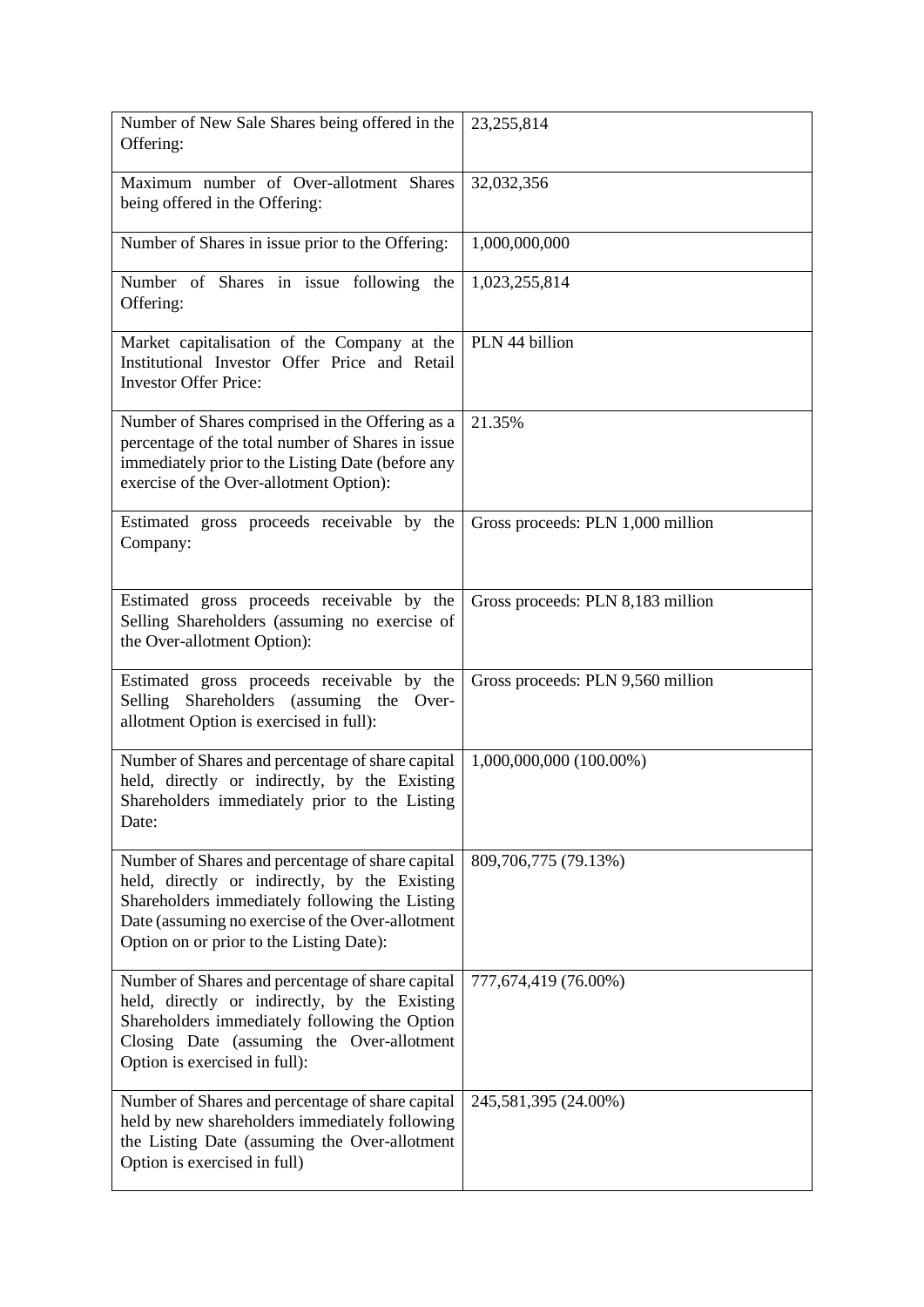| Number and percentage of Sale Shares sold in the<br>Institutional Offering (before any exercise of the<br>Over-allotment Option): | 204, 206, 268 (95.62%) |
|-----------------------------------------------------------------------------------------------------------------------------------|------------------------|
| Number and percentage of Sale Shares sold in the   9,342,771 (4.38%)<br>Retail Offering:                                          |                        |

# **PERCENTAGE OF SHARES HELD BY INDIVIDUAL SELLING SHAREHOLDERS AND SENIOR MANAGERS IMMEDIATELY FOLLOWING THE LISTING DATE (BEFORE ANY EXERCISE OF THE OVER-ALLOTMENT OPTION):**

| <b>Shareholder</b>                   | <b>Number of Shares</b> | % of total Shares |
|--------------------------------------|-------------------------|-------------------|
|                                      | 19,872,348              | 1.94%             |
|                                      | 10.974.455              | 1.07%             |
| Jonathan Eastick                     | 3.721.136               | 0.36%             |
|                                      | 1.189.874               | 0.12%             |
| Damian Zapłata                       | 4,340,936               | 0.42%             |
|                                      | 3,438,383               | 0.34%             |
| Wojciech Bogdan                      | 965.348                 | 0.09%             |
| Other Group employees <sup>(1)</sup> | 17,891,368              | 1.75%             |
|                                      | 1,399,853               | 0.14%             |
|                                      | 63,793,701              | 6.23%             |
|                                      |                         |                   |

(1) Other Group employees comprises current and former employees of the Group (other than the directors and senior Managers).

(2) The Group employee trust holds interests in Shares for the benefit of Group employees.

# **PERCENTAGE OF SHARES AND PERCENTAGE OF SHARE CAPITAL HELD BY DIRECTORS IMMEDIATELY FOLLOWING THE LISTING DATE (BEFORE ANY EXERCISE OF THE OVER-ALLOTMENT OPTION):**

| <b>Shareholder</b>                   | <b>Number of Shares</b> | % of total Shares |
|--------------------------------------|-------------------------|-------------------|
| Darren Huston                        | 19,872,348              | 1.94%             |
|                                      | 10,974,455              | 1.07%             |
| Jonathan Eastick                     | 3,721,136               | 0.36%             |
|                                      |                         |                   |
|                                      |                         |                   |
| Paweł Padusiński                     |                         |                   |
| Nancy Cruickshank <sup>(1)</sup>     |                         |                   |
| Carla Smits-Nusteling <sup>(1)</sup> |                         |                   |
|                                      | 34,567,939              | 3.38%             |
|                                      |                         |                   |

(1) Does not reflect any Shares that may be allocated to the abovementioned Directors pursuant to subscriptions in the Retail Offering (for which individual allocations are yet to be finalised)

## **INTERESTS OF SIGNIFICANT SHAREHOLDERS FOLLOWING ADMISSION**

Insofar as is known to the Company, details of the interests which represent 5% or more of the issued share capital of the Company on the date of this Pricing Statement and on the date of the Listing Date (assuming no exercise of the Over-allotment Option):

| Shareholder                            | <b>Number of Shares</b> | % of total Shares |
|----------------------------------------|-------------------------|-------------------|
|                                        | 335.660.882             | 32.80%            |
| Permira VI Investment Platform Limited | 335,660,882             | 32.80%            |
|                                        | 74.591.310              | 7.29%             |
|                                        | 43.921.353              | 4.29%             |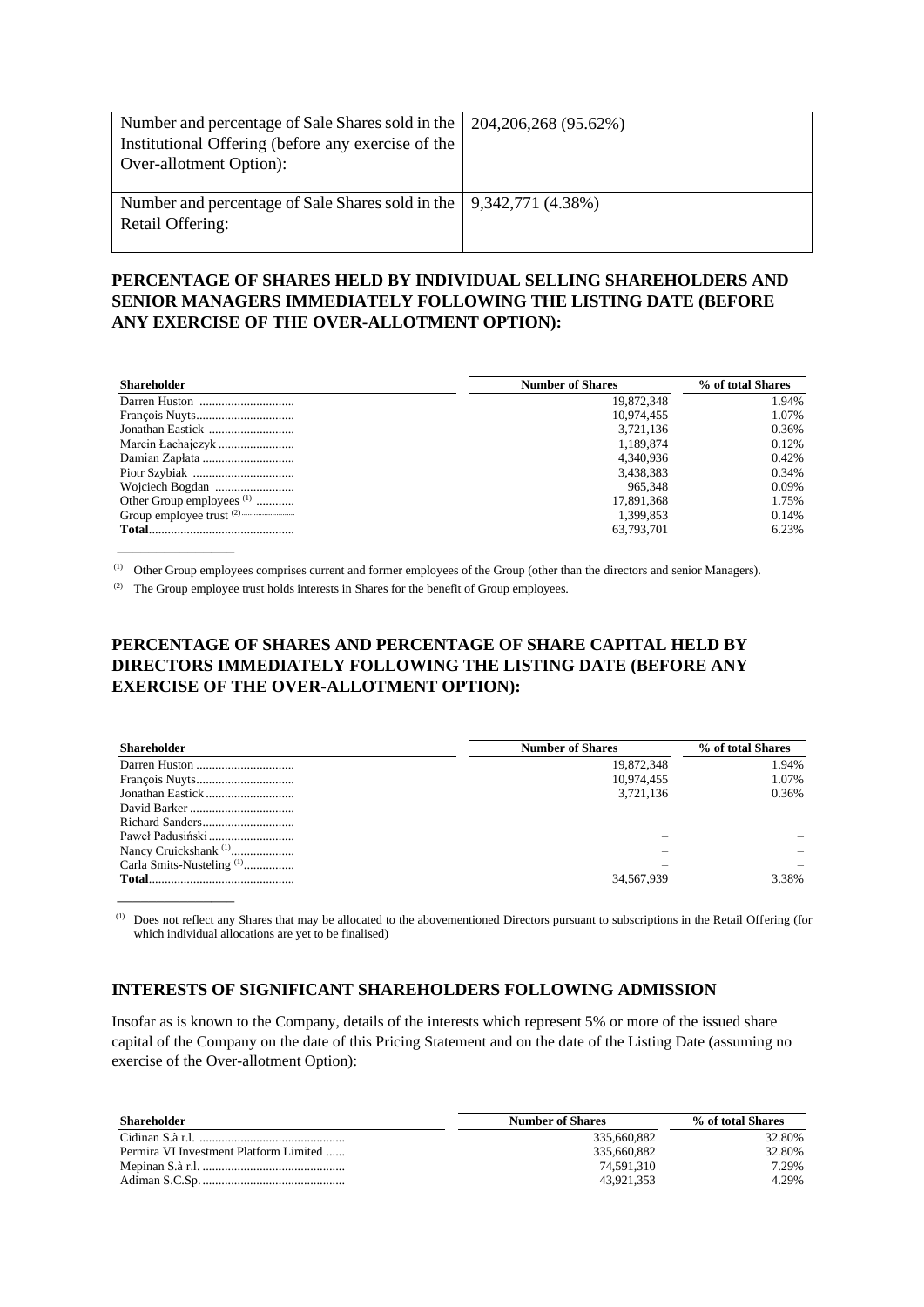| <b>Shareholder</b> | <b>Number of Shares</b> | % of total Shares |
|--------------------|-------------------------|-------------------|
|                    | 789,834,42.             | $.19\%$           |

So far as the Company is aware, certain investors are expected to acquire interests of more than 5% of the Shares available in the Offering (assuming no exercise of the Over-allotment Option).

#### **IMPORTANT NOTICE**

The contents of this Pricing Statement have been prepared by and are the sole responsibility of the Company.

Each of Goldman Sachs International, Morgan Stanley & Co. International plc, Barclays Bank PLC, BofA Securities Europe SA, Citigroup Global Markets Limited, Dom Maklerski Banku Handlowego S.A., Powszechna Kasa Oszczędności Bank Polski S.A. Oddział – Biuro Maklerskie w Warszawie, Santander Bank Polska S.A. – Santander Biuro Maklerski, Bank Polska Kasa Opieki Spółka Akcyjna – Biuro Maklerskie Pekao, Crédit Agricole Corporate and Investment Bank, Erste Group Bank AG, Pekao Investment Banking S.A. and Raiffeisen Centrobank AG (together, the "**Managers**") and Lazard & Co., Limited ("**Lazard**") are acting exclusively for the Company and the Selling Shareholders and no one else in connection with the Offering. They will not regard any other person as their respective clients in relation to the Offering and will not be responsible to anyone other than the Company and the Selling Shareholders for providing the protections afforded to their respective clients, nor for providing advice in relation to the Offering, the contents of this Pricing Statement or any transaction, arrangement or other matter referred to herein.

Prospective investors are expressly advised that an investment in the Offer Shares entails financial risk and that they should therefore read the Prospectus, the Supplement and this Pricing Statement in their entirety, in particular the section titled "*Risk Factors*" in the Prospectus, when considering an investment in the Offer Shares. In making an investment decision, prospective investors must rely on their own examination, analysis and enquiry of the Issuer, and the information contained in the Prospectus, the Supplement and this Pricing Statement and the terms of the Offering, including the merits and risks involved with an investment in the Offer Shares.

The investors also acknowledge that: (i) they have not relied on the Managers or any person affiliated with the Managers in connection with any investigation of the accuracy of any information contained in the Prospectus, the Supplement or this Pricing Statement or their investment decision; (ii) they have relied only on the information contained in the Prospectus, the Supplement and this Pricing Statement; and (iii) that no person has been authorized to give any information or to make any representation concerning the Issuer or its subsidiaries or the Offer Shares (other than as contained in the Prospectus, the Supplement and this Pricing Statement) and, if given or made, any such other information or representation should not be relied upon as having been authorized by the Issuer, the Selling Shareholders or the Managers.

Any decision to invest in the Offer Shares offered in the Offering should be based solely on the Prospectus, the Supplement and this Pricing Statement taking into account that any overview or description, set forth in the Prospectus of legal provisions, accounting principles or a comparison of such principles, corporate structuring or contractual relationships is for information purposes only and should not be construed as legal, accounting or tax advice as to the interpretation or enforceability of such provisions, information or relationships.

Except as provided for under mandatory provisions of law, no person is authorized to give any information or to make any representation in connection with the Offering other than as contained in the Prospectus, the Supplement and this Pricing Statement, and, if given or made, such information or representation must not be relied upon as having been authorized by the Issuer, the Selling Shareholders or any of the Managers.

This Pricing Statement does not constitute an offer to sell or a solicitation by or on behalf of the Issuer, the Selling Shareholders or the Managers to any person to subscribe for any of the Offer Shares offered in the Offering in any jurisdiction where it is unlawful for such person to make such an offer or solicitation. The distribution of this Pricing Statement and the offer of the Offer Shares in certain jurisdictions are restricted by law. Persons into whose possession this Pricing Statement may come are required by the Issuer, the Selling Shareholders and the Managers to inform themselves about and to observe such restrictions. Other than with respect to the Offering in Poland, no action has been taken by the Issuer, the Selling Shareholders or the Managers that would permit an offer of the Offer Shares, or the possession or distribution of this Pricing Statement or any other offering material or application form relating to the Offer Shares, in any jurisdiction where action for that purpose is required. This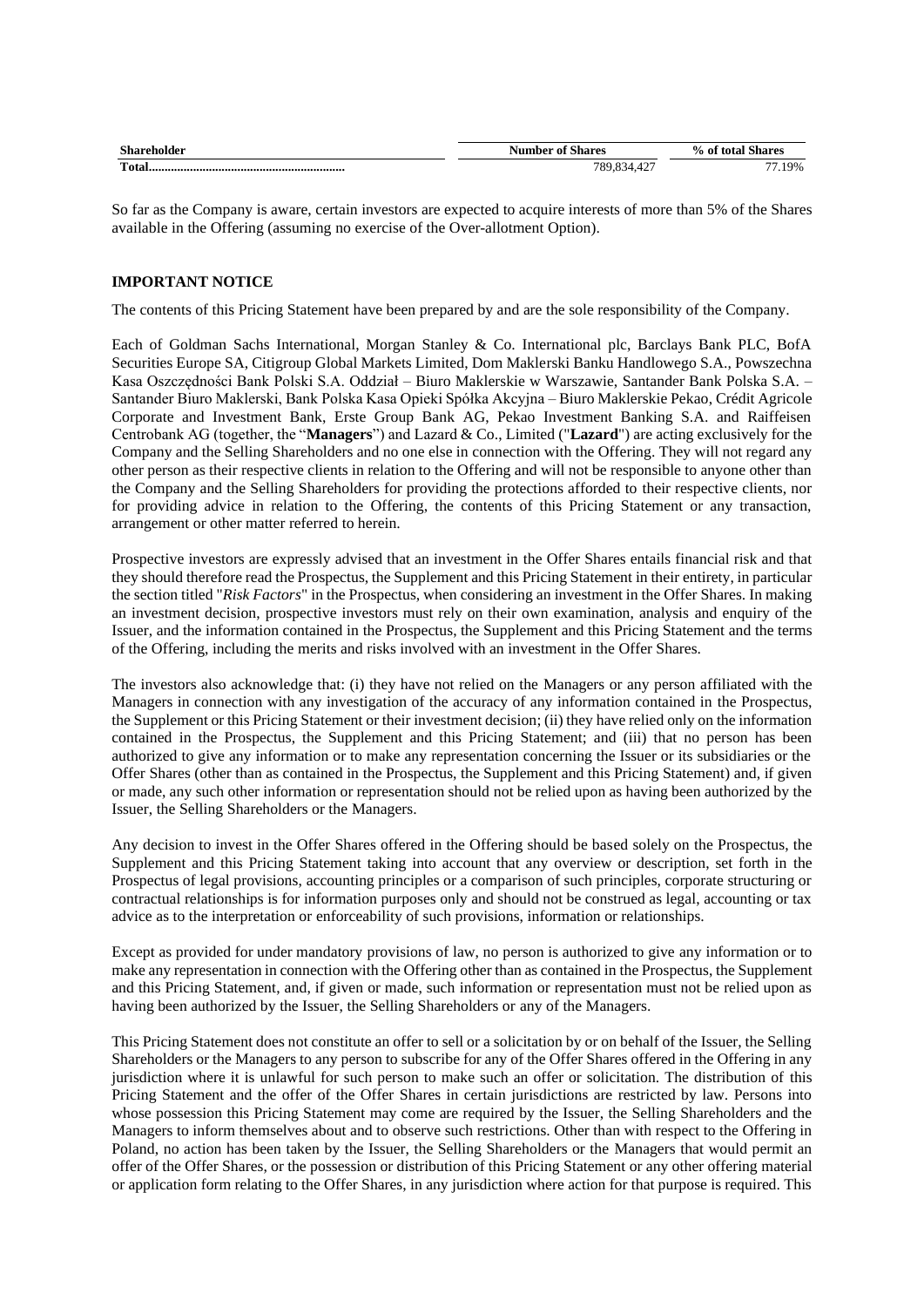Pricing Statement may not be used for, or in connection with, any offer to, or solicitation by, anyone in any jurisdiction or under any circumstances in which such offer or solicitation is not authorized or is unlawful. None of the Issuer, the Selling Shareholders or any of the Managers accepts any responsibility for any violation by any person, whether or not such person is a prospective investor in the Offer Shares, of any of these restrictions. See the section titled "*Selling Restrictions*" in the Prospectus. Investors acquiring Offer Shares may be subject to restrictions on transfer. See the section titled "*Transfer Restrictions*" in the Prospectus.

None of the Issuer, the Selling Shareholders, the Managers or any of their respective representatives is making any representation to any offeree or purchaser of the Offer Shares regarding the legality of an investment in the Offer Shares by such offeree or purchaser under the laws applicable to such offeree or purchaser. The contents of this Pricing Statement should not be construed as legal, financial or tax advice. The investors are advised to consult their own legal adviser, independent financial adviser or tax adviser for legal, financial or tax advice.

In connection with the Offering of the Shares, each of the Managers and any of their affiliates, may take up a portion of the Shares in the Offering as a principal position and in that capacity may retain, purchase, sell or offer to sell for their own accounts such Shares and other securities of the Company or related investments in connection with the Offering or otherwise. Accordingly, references in the Prospectus, the Supplement and this Pricing Statement to the Shares being issued, offered, subscribed, acquired, placed or otherwise dealt in should be read as including any issue or offer to, or subscription, acquisition, placing or dealing by, each of the Managers and any of their affiliates acting in such capacity. In addition, certain of the Managers or their affiliates may enter into financing arrangements (including swaps or contracts for differences) with investors in connection with which they or their affiliates may from time to time acquire, hold or dispose of Shares. None of the Managers nor any of their respective affiliates intends to disclose the extent of any such investment or transactions otherwise than in accordance with any legal or regulatory obligations to do so.

In connection with the Offering, Morgan Stanley & Co. International plc, as stabilization manager (the "**Stabilization Manager**") (or its agents) acting on behalf of itself and the Managers may to the extent permitted by, and in compliance with, applicable laws and regulations (in particular, Commission Regulation (EC) No. 596/2014 and Commission Delegated Regulation (EC) No. 1052/2016), over-allot shares or effect transactions on or off a regulated market, with a view to supporting the market price of the Shares at a level higher than that which might otherwise prevail in the open market. If such stabilization occurs, it will be undertaken on the Warsaw Stock Exchange. Such transactions may commence on or after the date of commencement of trading of the Shares on the Warsaw Stock Exchange and will end no later than 30 calendar days thereafter. There is no assurance that such transactions will be undertaken and, if commenced, they may be discontinued at any time. There shall be no obligation on the stabilizing manager to enter into such transactions. All such stabilization shall be conducted in accordance with applicable laws and regulations.

For the purposes of allowing the Stabilization Manager to cover short positions resulting from any such overallotment and/or from sales of Shares effected by it during the stabilising period, the Stabilization Manager will be granted an over-allotment option (the "**Over-allotment Option**"), pursuant to which it may purchase, or procure purchasers for, Shares representing up to 15% of the total number of Sale Shares at the Offer Price (the "**Over-allotment Shares**"). The Over-allotment Option will be exercisable in whole or in part upon notice by the Stabilization Manager at any time on or before the 30th calendar day after the commencement of trading of the Shares on the Warsaw Stock Exchange. Any Over-allotment Shares made available pursuant to the Over-allotment Option will be made available on the same terms and conditions as Shares being offered pursuant to the Offering, will rank *pari passu* in all respects with all other Shares (including with respect to pre-emption rights) and will form a single class with all other Shares for all purposes, including with respect to voting and for all dividends and distributions thereafter declared, made or paid on the ordinary share capital of the Company.

None of the Managers, Lazard or any of their respective affiliates or its or their respective directors, officers, employees, advisers or agents accepts any responsibility or liability whatsoever for or makes any representation or warranty, express or implied, as to the truth, accuracy or completeness of the information in this Pricing Statement (or whether any information has been omitted from the Pricing Statement) or any other information relating to the Company, its subsidiaries or associated companies or the selling shareholders, whether written, oral or in a visual or electronic form, and howsoever transmitted or made available or for any loss howsoever arising from any use of, or reliance upon, this Pricing Statement or its contents or otherwise arising in connection therewith.

This Pricing Statement may include statements that are, or may be deemed to be, "forward-looking statements". These forward-looking statements may be identified by the use of forward-looking terminology, including the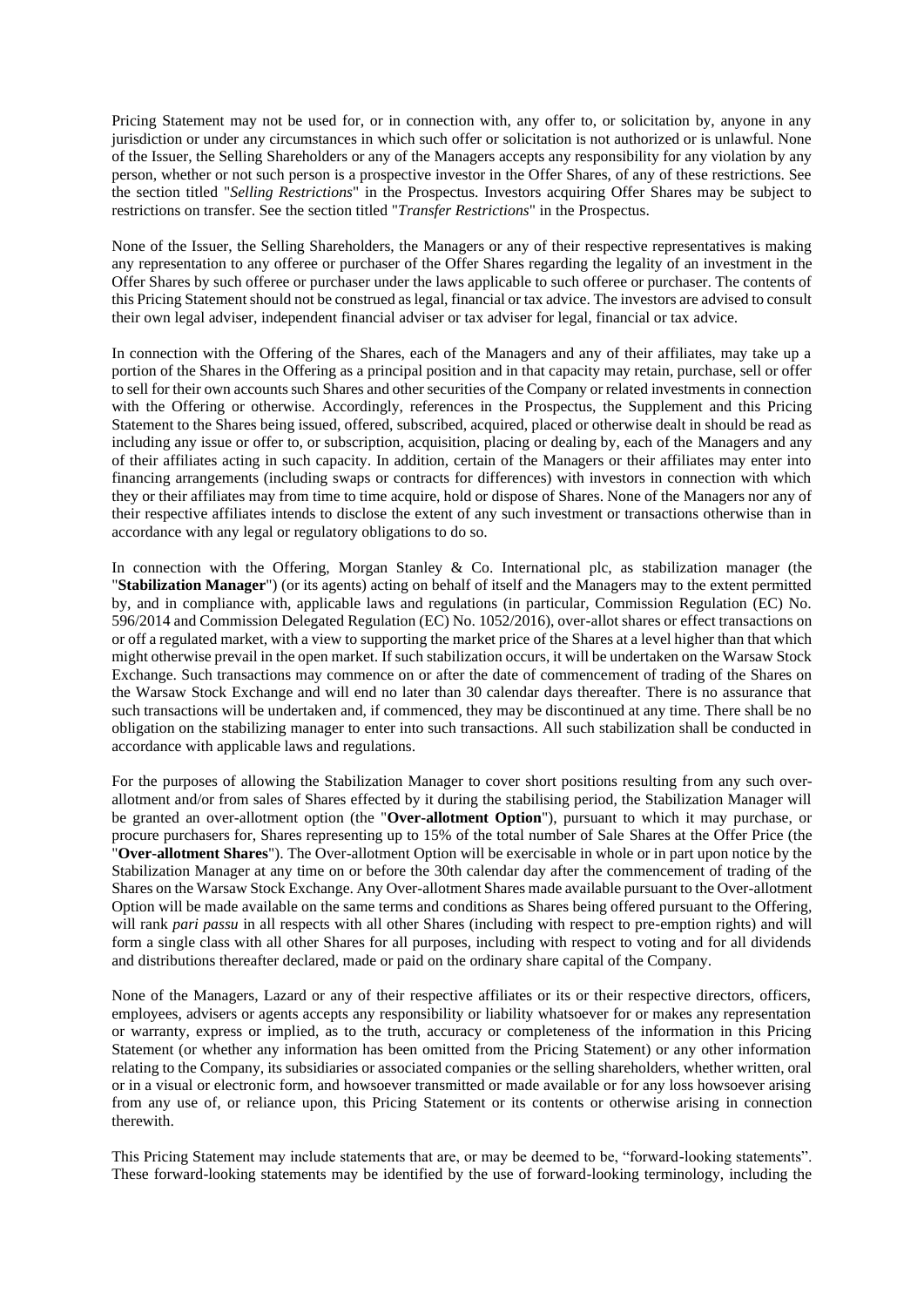terms "believes", "estimates", "plans", "targets", "projects", "anticipates", "expects", "intends", "may", "will" or "should" or, in each case, their negative or other variations or comparable terminology, or by discussions of strategy, plans, objectives, outlook, goals, future events or intentions. These forward-looking statements include all matters that are not historical facts and involve predictions. Forward-looking statements may and often do differ materially from actual results. Any forward-looking statements reflect the Company's current view with respect to future events and are subject to risks relating to future events and other risks, uncertainties and assumptions relating to the Company's business, results of operations, financial position, liquidity, prospects, growth or strategies. Forward-looking statements speak only as of the date of this Pricing Statement and cannot be relied upon as a guide to future performance.

Each of the Managers, Lazard and the Company, and their respective affiliates expressly disclaims any obligation or undertaking to update, review or revise any forward-looking statement contained in this Pricing Statement whether as a result of new information, future developments or otherwise.

For the reader's convenience, a translation of certain EUR amounts into zloty has been presented in this Pricing Statement. The exchange rate for the zloty convenience translations is PLN 4.5497 per EUR 1.00, which was the National Bank of Poland exchange rate per EUR as of 28 September 2020. Such translations should not be viewed as a representation that such EUR amounts actually represent such zloty amounts, or could be or could have been converted into zloty at the rate indicated or at any other rate.

Certain data in this Pricing Statement has been rounded. As a result of the rounding, the totals of data presented in this Pricing Statement may vary slightly from the actual arithmetic totals of such data. Percentages in tables may have been rounded and accordingly may not add up to 100%.

For the avoidance of doubt, the contents of the Company's website are not incorporated into, and do not form part of, this Pricing Statement.

#### **Notice to Prospective Investors in the United States**

Neither the Offer Shares nor any other securities of the Issuer described in this Pricing Statement have been or will be registered under the US Securities Act of 1933, as amended (the "**Securities Act**") or with any securities regulatory authority of any state or other jurisdiction in the United States, and, subject to certain exceptions, may not be offered or sold within the United States except pursuant to an exemption from, or a transaction not subject to, the registration requirements of the Securities Act. In connection with the Offering, information concerning the Offering will be provided only to: (i) certain investors outside of the United States in offshore transactions (as defined in Regulation S); and (ii) QIBs in the United States as defined under and in accordance with Rule 144A. In addition, until 40 days after the commencement of the Offering, any offer or sale of the Offer Shares within the United States by any dealer (whether or not participating in the Offering) may violate the registration requirements of the Securities Act if such offer or sale is made otherwise than pursuant to the exemption from the registration requirement provided for by the Securities Act.

### **NEITHER THE U.S. SECURITIES AND EXCHANGE COMMISSION NOR ANY SECURITIES REGULATORY AUTHORITY OF ANY STATE OR OTHER JURISDICTION OF THE UNITED STATES NOR ANY NON-U.S. SECURITIES AUTHORITY HAS APPROVED OR DISAPPROVED OF THE OFFER SHARES OFFERED IN THE OFFERING OR DETERMINED THAT THIS PRICING STATEMENT IS ACCURATE OR COMPLETE. ANY REPRESENTATION TO THE CONTRARY IS A CRIMINAL OFFENSE.**

#### **Notice to EEA Investors**

No offer of the Offer Shares to the public is being made in any Member State other than Poland. However, the Managers may decide to promote the Offering in another Member State under certain exemptions from the obligation to prepare a prospectus under the Prospectus Regulation, provided that any such offering of the Offer Shares will not result in a requirement to publish a prospectus by the Issuer, any of the Selling Shareholders or the Managers under Article 3 of the Prospectus Regulation.

In relation to each Member State of the European Economic Area (other than Poland) (each, a "**Relevant State**"), there will be no offer of the Offer Shares to the public in that Relevant State other than:

• to a legal entity that is a qualified investor as defined in the Prospectus Regulation;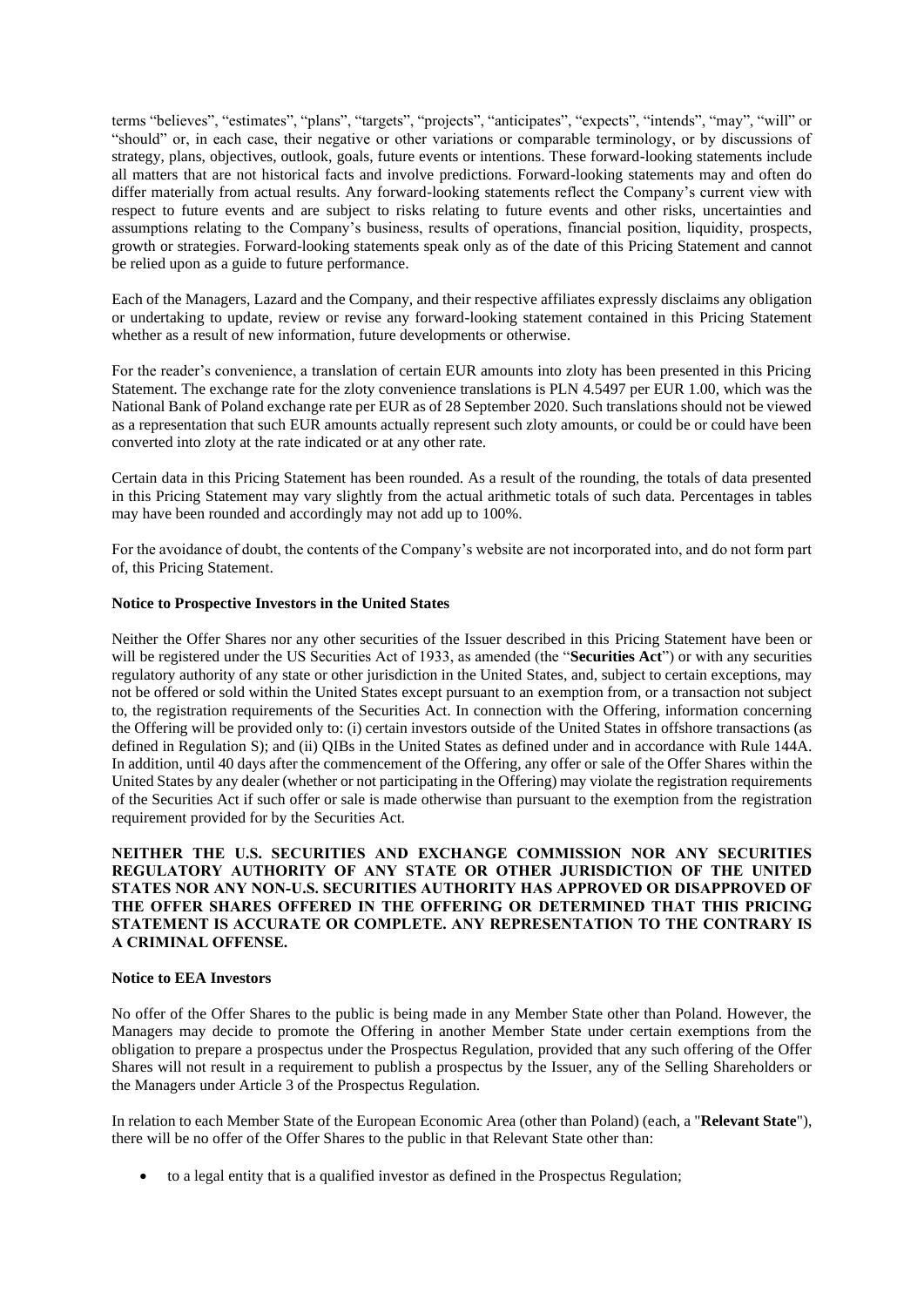- to fewer than 150 natural or legal persons other than to qualified investors as defined in Article 2(e) of the Prospectus Regulation; or
- in any other circumstances falling within Article 1(4) of the Prospectus Regulation,

provided that no such offer of the Offer Shares shall require the Issuer to publish a prospectus pursuant to Article 3 of the Prospectus Regulation or a supplement to the prospectus pursuant to Article 23 of the Prospectus Regulation within the territory of the Relevant State and each person who initially acquire Offer Shares or to whom any offer is made will be deemed to have represented, warranted and agree to and with the Managers, the Selling Shareholders and the Issuer that it is a "qualified investor" within the meaning of the Prospectus Regulation.

For the purposes of this Pricing Statement, the expression an "offer of the Offer Shares to the public" in relation to any Offer Shares in any Relevant State means a communication to persons in any form and by any means, presenting sufficient information on the terms of the Offering and the Offer Shares to be offered, so as to enable an investor to decide to purchase or subscribe for the Offer Shares.

The Issuer, the Selling Shareholders, the Managers and their respective affiliates and others will rely upon the truth and accuracy of the foregoing representation, acknowledgement and agreement. Notwithstanding the above, a person who is not a qualified investor and who has notified the Banks of such fact in writing may, with the consent of the Managers, be permitted to purchase Offer Shares in the Offering.

### **Notice to UK Investors**

This Pricing Statement and any other material in relation to the Offer Shares described herein is only being distributed in the United Kingdom to, and is only directed at, persons that are qualified investors ("qualified investors") within the meaning of Article 2(e) of the Prospectus Regulation (as defined below) that also: (i) have professional experience in matters relating to investments falling within Article 19(5) of the Financial Services and Markets Act 2000 (Financial Promotion) Order 2005, as amended (the "**Order**"); or (ii) who fall within Article 49(2)(a) to (d) of the Order; or (iii) to whom it may otherwise lawfully be communicated (all such persons together being referred to as the "relevant persons"). The Offer Shares are only available in the United Kingdom to, and any invitation, offer or agreement to purchase or otherwise acquire the Offer Shares will be engaged in only with, the relevant persons. This Pricing Statement and its contents are confidential and should not be distributed, published or reproduced (in whole or in part) or disclosed by recipients to any other person in the United Kingdom. Any person in the United Kingdom that is not a relevant person should not act or rely on this Pricing Statement or any of its contents.

### **Notice to Other Overseas Investors**

The distribution of this Pricing Statement in certain jurisdictions may be restricted by law. No action has been taken by the Company, the Selling Shareholders or the Managers to permit a public offering of the Shares, or possession or distribution of this Pricing Statement (or any other offering or publicity materials relating to the Shares) in any other jurisdiction where action for that purpose may be required or doing so is restricted by law. Accordingly, this Pricing Statement may not be distributed or published in any other jurisdiction except under circumstances that will result in compliance with any applicable laws and regulations. Persons into whose possession this Pricing Statement comes are required by the Company and the Managers to inform themselves about and observe any such restrictions. Any failure to comply with these restrictions may constitute a violation of the securities laws of any such jurisdiction.

This Pricing Statement does not constitute or form part of an offer to sell, or the solicitation of an offer to buy or subscribe for, Shares to any person in any jurisdiction in which it is unlawful for such person to make such an offer or solicitation. The Shares have not been and will not be registered under the applicable securities laws of Australia, Canada, Japan or South Africa. Accordingly, subject to certain exceptions, the Shares may not be offered or sold in Australia, Canada, Japan or South Africa. For a description of these and certain further restrictions on offers, sales and transfers of the Shares and the distribution of this Pricing Statement, see "*Selling Restrictions*" of the Prospectus.

#### **Information to Distributors**

Solely for the purposes of the product governance requirements contained within: (a) EU Directive 2014/65/EU on markets in financial instruments, as amended ("**MiFID II**"); (b) Articles 9 and 10 of Commission Delegated